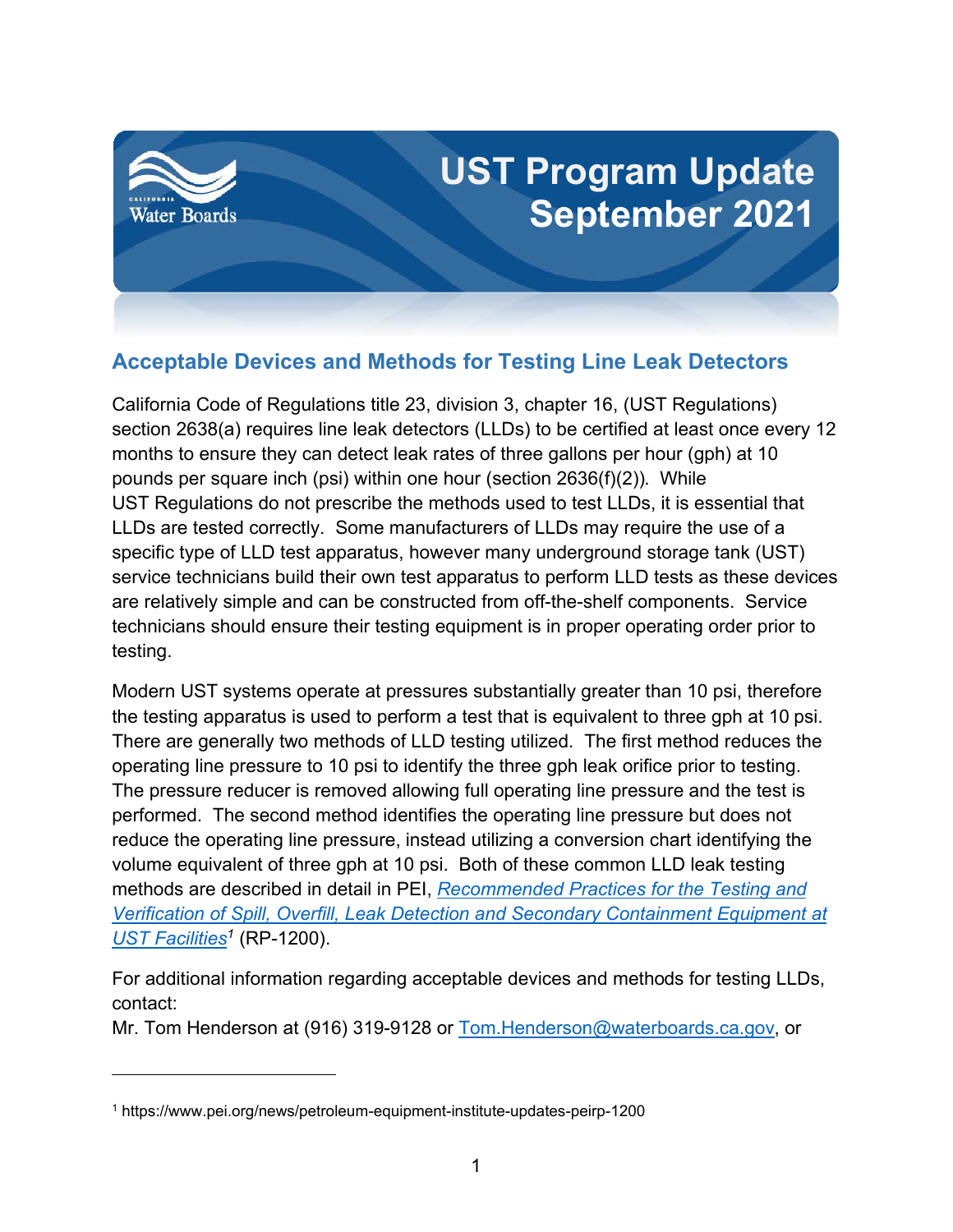Mr. Austin Lemire-Baeten at (916) 327-5612 or [Austin.Lemire-Baeten@waterboards.ca.gov](mailto:Austin.Lemire-Baeten@waterboards.ca.gov).

## **Red Tag Requirements**

Unified Program Agency (UPA) or State Water Board staff may apply a red tag to the fill pipe of a noncompliant UST system if a significant violation poses an imminent threat to human health or safety or the environment. Applying a red tag prohibits product input into or withdrawal from the system until the owner demonstrates the violation has been corrected to the satisfaction of the applying agency. Further, UST Regulations outline significant violations as those that cause or threaten to cause a liquid release, impair the UST system from detecting or containing a liquid release, or are chronic or committed by recalcitrant violators. State Water Board staff are aware of situations where red tags have been applied to USTs for conditions that do not meet the threshold of red tag application. For example, the initial failure of a secondarily contained spill container during testing likely does not meet the threshold for red tag application.

Recalcitrant UST owners or operators with violations that do not reach the level of immediate red tag application should be provided with a notice of significant violation, requiring the UST owner or operator to resolve the violation within seven days. The agency applying the red tag can only remove the red tag once the violation has been resolved.

Red tag supplies are provided by the State Water Board upon request. Additional information regarding the red tag application process as well as tabulated red tag statistics from the Semi-Annual UST Program Report (Report 6) can be found on the *[UST Red Tag Requirements and Guidance](https://www.waterboards.ca.gov/water_issues/programs/ust/enforcement/red_tag_regs_index.html)[2](#page-1-0)* web site.

For additional information regarding red tag requirements, contact: Mr. Tom Henderson at (916) 319-9128 or [Tom.Henderson@waterboards.ca.gov,](mailto:Tom.Henderson@waterboards.ca.gov) or Mr. Austin Lemire-Baeten at (916) 327-5612 or [Austin.Lemire-Baeten@waterboards.ca.gov](mailto:Austin.Lemire-Baeten@waterboards.ca.gov).

## **Rescinding of Health and Safety Restrictions**

On July 30, 2021 the State Water Board sent correspondence through Lyris [discussing](https://www.waterboards.ca.gov/water_issues/programs/ust/docs/covid_rescind_letter.pdf)  [the rescinded COVID-19 health and safety restrictions](https://www.waterboards.ca.gov/water_issues/programs/ust/docs/covid_rescind_letter.pdf)<sup>[3](#page-1-1)</sup> and the process to assist UST owners and operators returning their facilities to compliance. While this now may seem premature with the recent spike of the COVID-19 delta variant, this too shall pass and

<span id="page-1-0"></span><sup>2</sup> https://www.waterboards.ca.gov/water\_issues/programs/ust/enforcement/red\_tag\_regs\_index.html

<span id="page-1-1"></span><sup>3</sup> https://www.waterboards.ca.gov/water\_issues/programs/ust/docs/covid\_rescind\_letter.pdf